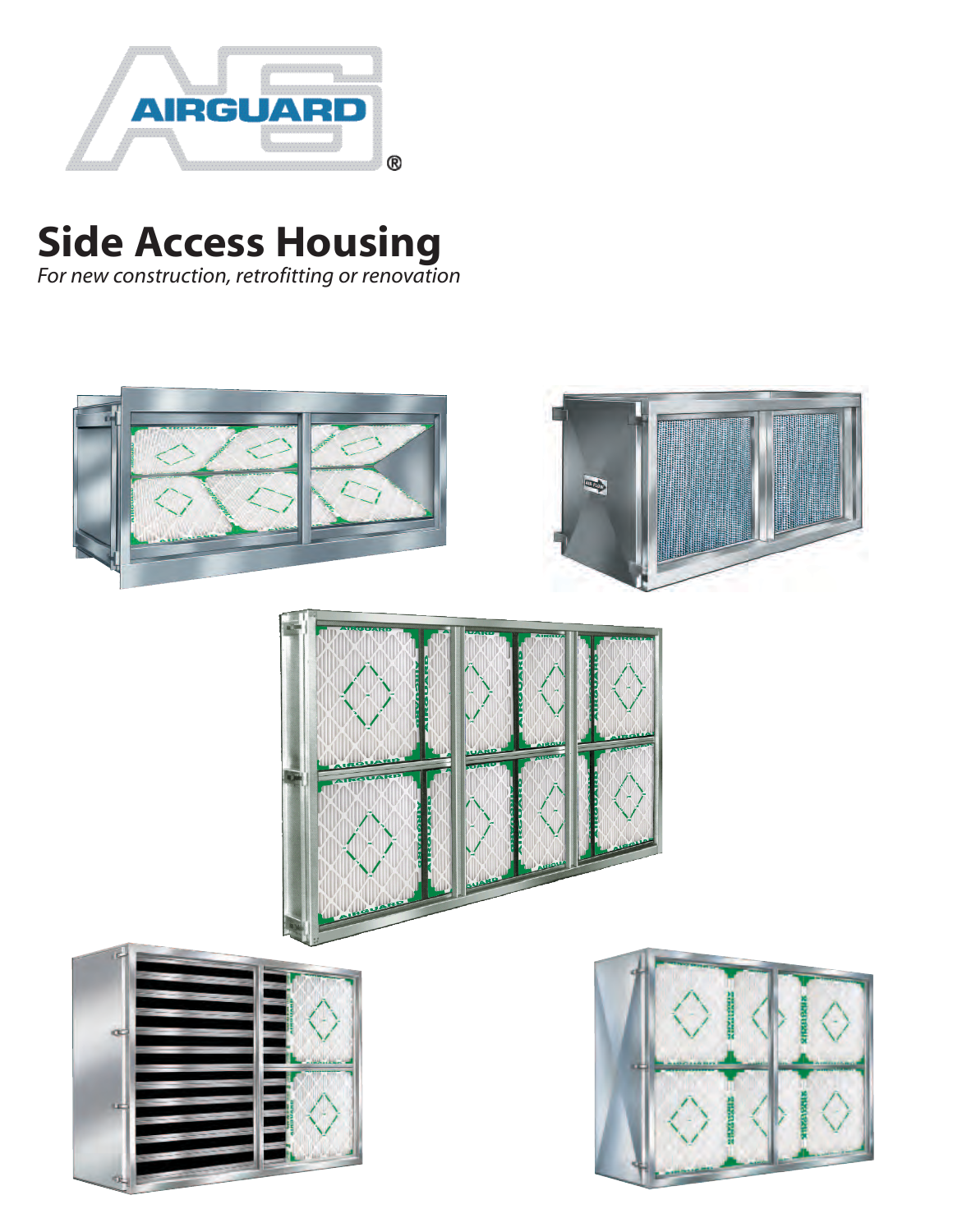## **Side Access Housing**

*For new construction, retrofitting or renovation* 

## **Carbon Filter Housings**

- Select from variety of adsorbents
	- Activated Carbon
	- Potassium Permanganate
	- 50/50 Blend
- 16 gauge aluminized steel construction



#### **Completely Factory Assembled - Reduces Installation Cost**

Airguard carbon housings are constructed as a rugged one piece assembly for side service installations. Completely factory assembled, they are ready for installation in a minimum amount of time when received at the job site.

#### **Available with Pre-filters and/or final filters**

34" Deep Housings - Equipped with a track to hold 2" or 4" pre-filters or final filters 39-1/8" Deep Housing - Equipped with two tracks to hold 2" or 4" pre-filters and final filters

#### **High-Capacity Operation**

Airguard carbon housings are rated at 500 FPM operation, containing 90 pounds of carbon per 2000 CFM. The trays are 24x24x1 or 12x24x1 (nominal) with a black powder coated finish. Spent trays are refillable with fresh carbon.



## **V-Bank Housings**

**Aluminized Steel Extends Life, Enhances Appearance** Standard material of construction is 16 gauge aluminized steel selected to provide superior corrosion and heat resistance resulting in longer product life. Appearance is also enhanced compared to galvanized steel construction.

Aluminized steel conforms to ASTM Spec A463 and is used in products such as space heaters, mufflers and incinerators which are subject to extremely corrosive conditions.

The housings are supplied with two access doors, hinged at the rear of the unit for easy access to the filters. Each door is fully gasketed around the perimeter and at the ends of the filter tracks. Quick action, positive lock, over center draw latches are used to seal the doors. V-Bank housings are equipped with a 1-1/2" outer flange for easy connection to ductwork.

#### **Completely Factory Assembled - Reduces Installation Cost**

Airguard V-Bank filter housings are constructed as a rugged one piece assembly for side service installations. Completely factory assembled, they are ready for installation in a minimum amount of time when received at the job site.

#### **V-Bank Design Doubles Rated Air Flow Capacity**

Filters are installed in a V-Bank arrangement permitting double the air volume compared to flat bank housings with the same size opening. V-Bank housings are only 27-5/8" deep (2" filters) or 28-5/8" deep (4" filters).

#### **Designed for 3.0" W.G. Pressure - Positive or Negative**

16 gauge steel with welded construction allows the standard units to operate at pressures up to 3.0" W.G. High pressure units for applications operating up to 10" W.G. are available. Contact factory for units operating in excess of 10" W.G.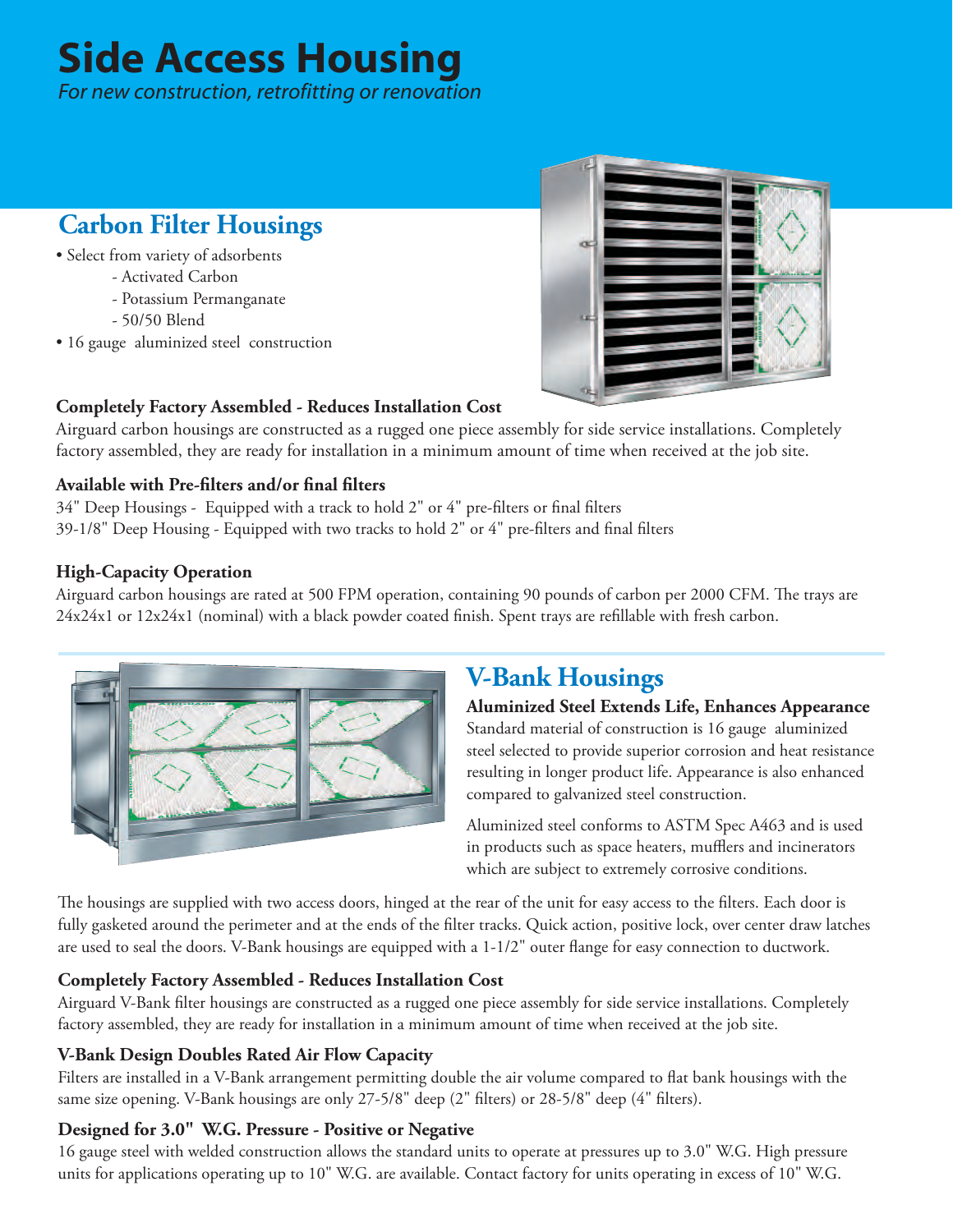

### **Two Stage Housings**

- Gasketed doors and filter tracks
- Modular design 6 depths
- Wide selection of pre-filters and final filters

#### **Factory Assembled, Ready for Installation**

The Airguard unit is a completely factory assembled, side access housing available in sizes from 1' wide x 2' high up to 10' wide x 7' high in a single module.

**Select from Six Housing Depths -** 12", 14", 21", 26", 38"and 42" to accommodate 2" or 4" pre-filters and final filters from 4" to 36" deep.

#### **Corrosion Resistant 16 Gauge Aluminized Steel**

All Airguard housings are constructed of 16 gauge aluminized steel for enhanced corrosion resistance and appearance compared to galvanized steel units.

#### **Rigid, Interlocking Construction**

The housings are engineered for rigid assembly using interlocking, snap-fit components. The components are secured with torx head screws that are countersunk for a completely flush exterior.

#### **Extruded Aluminum Filter Tracks**

The units are equipped with two extruded aluminum filter tracks. The final filter track is gasketed to seal the filters and prevent bypass.The tracks are designed with raised ribs to reduce friction when installing or removing the filters. Countersunk screws provide a smooth surface for easy installation without snagging.



## **HEPA Lock Housings**

#### **Aluminized Steel Extends Life, Enhances Appearance**

Standard material of construction is 16 gauge aluminized steel selected to provide superior corrosion and heat resistance resulting in longer product life. Appearance is also enhanced compared to galvanized steel construction.

The housings are supplied with two bolt-on doors. The doors are pin type and crossbroke to withstand positive or negative pressure. They are fully gasketed with a closed cell neoprene gasket for an air tight seal. The doors are removable with easy turn hand knobs. HEPA Lock housings are equipped with a 1-1/2" outer flange for easy field connection to ductwork.

#### **Air Tight Sealing Mechanism Prevents Bypass**

The locking mechanism is operated by overcenter type clamps which force the filters against the channel grid system on the downstream side of the unit. The spring loaded mechanism maintains a positive pressure of 600 foot-pounds per filter. Standard units are designed for up to 5" W.G. pressure, positive or negative.

#### **Minimum Depth Saves in Line Space**

Overall depth is only 26" in direction of air flow with no upstream or downstream access required. The housings accommodate 5-7/8" or 11 1/2" deep HEPA filters with a downstream gasket. The units are equipped with a track to hold 2" or 4" pre-filters.